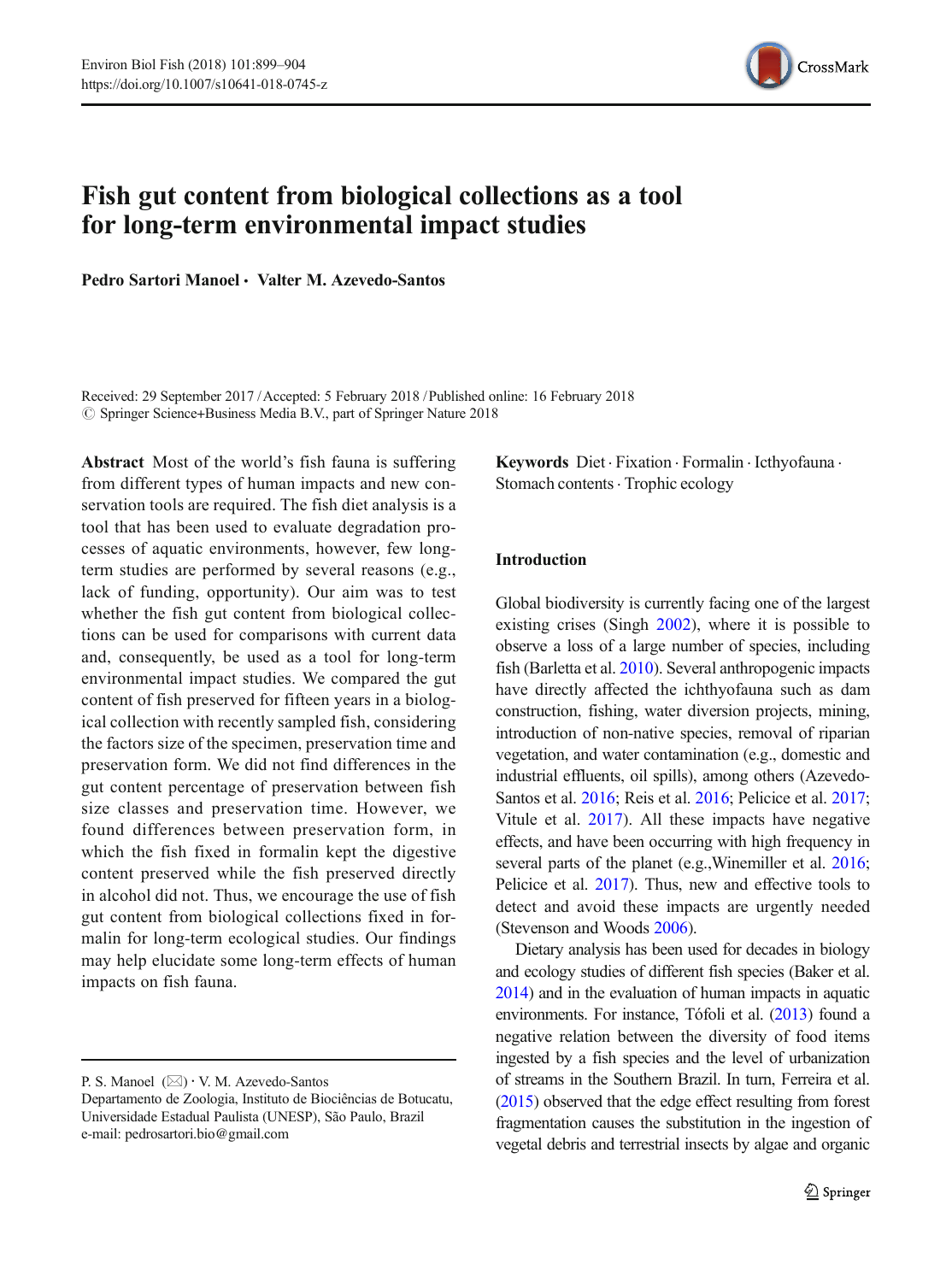matter in the fish assembly. Another example is the study of Zeni and Casatti [\(2014](#page-5-0)), that found a reduction of trophic guilds diversity in the streams fish assemblages that underwent habitat homogenization process caused mainly by the riparian vegetation removal. These studies indicate that environmental conditions influence the supply and selection of resources by fish species (Tófoli et al. [2013;](#page-5-0) Castro et al. [2016\)](#page-4-0). However, most of these studies are about spatial changes or a short timeframe, and longterm studies (more than ten years) are rare in the scientific literature.

Biological collections of fish are present in many parts of the planet (see Sabaj-Péres [2014\)](#page-5-0) and are very important for biological studies (Rocha et al. [2014](#page-5-0)), although they are often undervalued (Minteer et al. [2014](#page-5-0)). Biological samples from surveys and taxonomic or ecological studies are deposited in these collections (e.g., Casatti et al. [2015](#page-4-0); Santos et al. [2017\)](#page-5-0) and may also be useful for further studies. For example, Jaron Hill et al. [\(2010\)](#page-5-0), showed that fish preserved in biological collections can be used to assess levels of fish contamination by mercury over time. In this context, we believe that biological collections should be used more often to acess environmental impacts. Gut content of fish specimens preserved, in particular, may provide information about the environment at the time the fish were sampled in the past, which can be compared with fish collected in the same environment in the present. Thus, our aim was to test whether the gut content of fish from biological collections can be used for comparisons with current data and, consequently, be used as a tool for long-term environmental impact studies.

#### Material and methods

In this study we used specimens of Astyanax cf. paranae (Characidae), a small fish widely distributed and abundant in small streams of southeastern Brazil (Bertaco and Lucena [2006](#page-4-0)). This species was chosen because it is omnivorous, and can eat a wide variety of food items, e.g., aquatic and terrestrial insects, plant material, organic matter and algae (Ferreira et al. [2012](#page-5-0)). Thus, with this species it would be possible to evaluate the degree of preservation of different alimentary items with varying decomposition times.

The study was carried out using A. cf. *paranae* specimens recently sampled in 2016 (Calmaria Stream, Paranapanema River Basin, Botucatu, SP, Brazil), fixed directly in 10% formalin for three days and later preserved in alcohol 70% (2016-Formalin) and specimens from Coleção do Laboratório de Biologia e Genética de Peixes (LBP), Departamento de Morfologia, Universidade Estadual Paulista, Botucatu, SP, Brazil. We chose two lots of A. cf. *paranae* from this collection: LBP – 943 with specimens sampled in 2001, fixed in 10% formalin for three days and later preserved in alcohol 70% (2001-Formalin); and LBP – 13,928, with specimens also sampled in 2001, but inserted directly into 70% alcohol (2001-Alcohol).

In this study, we considered three factors that could affect the preservation of fish gut contents: (i) size of the specimen, (ii) preservation time and (iii) preservation form. To test the size factor, we compared 10 specimens of three size classes (i.e., small SL <20 mm, average  $SL > 20$  mm  $\lt 50$  mm and large  $SL > 50$  mm). For the factor preservation time, we compared the gut content of 2001-Formalin and 2016-Formalin, the two lots with fixation in formalin and preservation in alcohol. For the factor preservation form, we compared the gut content of the 2001-Formalin and 2001-Alcohol.

We assess the gut content of each fish by measuring the area of the food items presented in their stomach with a glass slide placed on a millimetric paper. We chose to use the food items area due to their small size and the impossibility of calculating their volume. We also quantified the frequency of occurrence of food items consumed by the fish analyzed, in order to verify if some type of item is better preserved in relation to another in the different groups.

As a way of measuring the degree of preservation of the digestive contents of the different sets of fish, we calculated for each specimen the gut content percentage of preservation, which is the ratio between the area of the preserved gut content and the area of total gut content. We classified as preserved gut content that portion for which it was possible to identify the food items, and total gut content the sum of the preserved gut content with the remains of material in the decomposition process that could not be identified.

For the data analysis, we first verify normality using the Shapiro-Wilk test and homoscedasticity using Levene's test. In order to verify the significant differences in the gut content percentage of preservation between the groups considering the factors size of the specimen, preservation time and preservation form, we created box-andwhisker plot graphs and we used one-way analysis of variance (ANOVA), with Tukey's tests a posteriori for parametric data and Kruskal-Wallis test, with Mann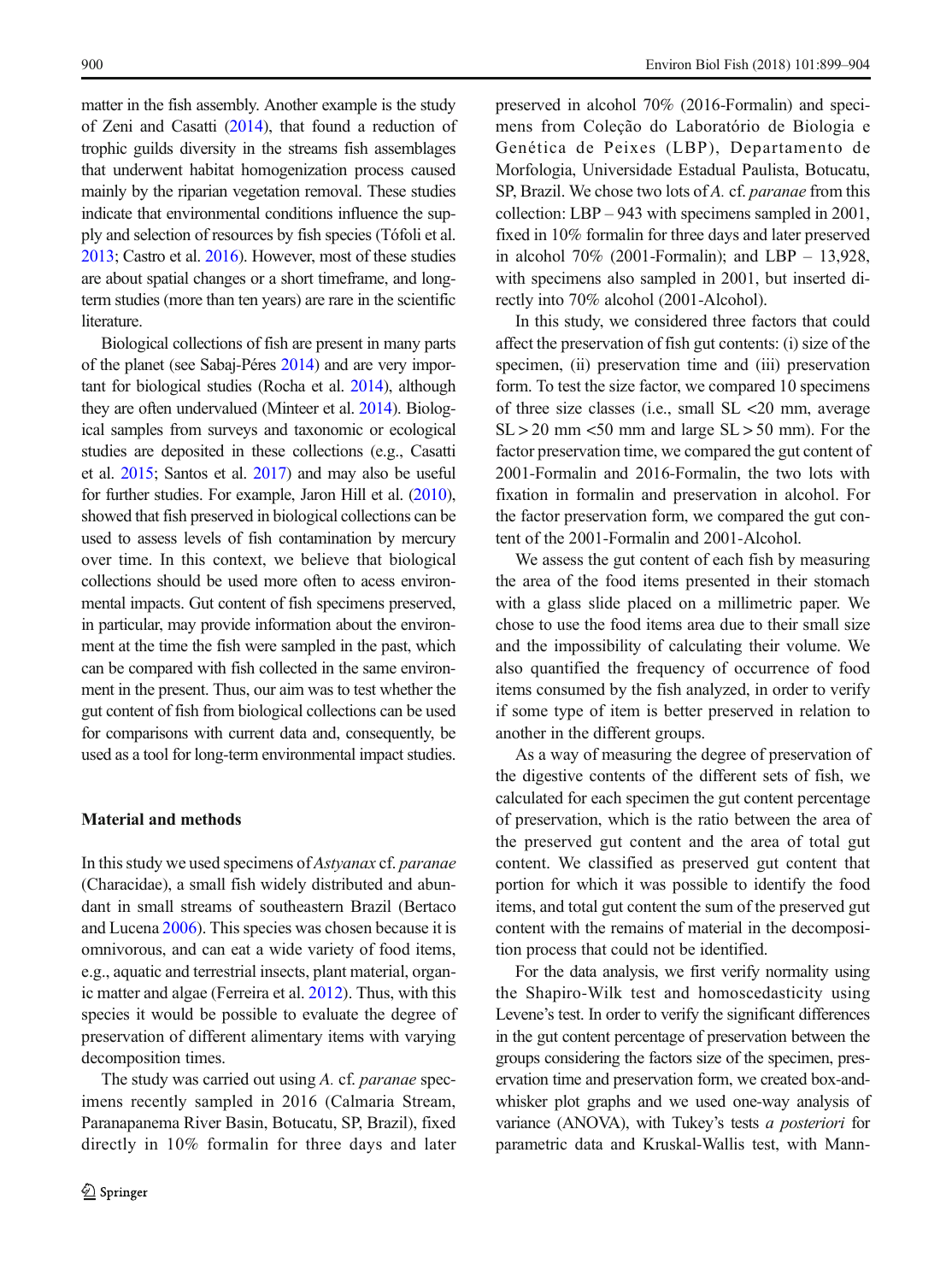Whitney tests *a posteriori* for nonparametric. For all the tests we assumed the significance value of  $p < 0.01$ .

## **Results**

We found five classes of food items in the analyzed fish gut contents (Table 1) that were in good state of preservation (Fig. 1). In all fish size class of 2001- Formalin and 2016-Formalin we found the five classes of food items with a high frequency of occurrence of aquatic insects, vegetal debris and terrestrial insects followed by a low frequency of occurrence of filamentous algae and organic matter. While in the group of fish inserted directly into alcohol, we found only terrestrial insects fragments mixed with decomposing material that could not be identified.

For the fish size class factor (Fig. [2\)](#page-3-0), the ANOVA did not show significant difference in the gut content percentage of preservation between the three size classes for the three sets of fish analyzed (i.e., 2001-Formalin  $p = 0.919, 2001$ -Alcohol  $p = 0.925, 2016$ -Formalin  $p =$ 0.856). For the preservation time factor (Fig. [3](#page-3-0)), the Mann-Whitney test comparing fish of 2001-Formalin and 2016-Formalin did not show significant difference in the gut content percentage of preservation between the years ( $p = 0.46$ ). However, for the preservation form factor (Fig. [3](#page-3-0)), the Mann-Whitney test comparing fish of 2001 preserved in formalin and alcohol showed significant difference ( $p < 0.0001$ ).

Table 1 Occurrence of food items found in the gut contents of specimens of Astyanax cf. paranae of the three studied groups

|                       | $2001 -$<br>Formalin |              |                | $2001 -$<br>Alcohol |              |              | $2016-$<br>Formalin |   |   |
|-----------------------|----------------------|--------------|----------------|---------------------|--------------|--------------|---------------------|---|---|
|                       | S                    | M            | L              | S                   | M            | $\mathbf{L}$ | -S                  | M | L |
| Algae                 | 2                    | $\mathbf{1}$ | 1              | $\Omega$            | $\mathbf{0}$ | $\Omega$     |                     |   | 1 |
| Aquatic insects       | 9                    | 8            | 9              | $\Omega$            | $\Omega$     | $\Omega$     | 10                  | 8 | 8 |
| Terrestrial insects 2 |                      | 3            | $\overline{4}$ | 5                   | 4            | 6            | 1                   | 5 | 7 |
| Vegetal debris        | 6                    | 10           | 9              | $\mathbf{0}$        | $\Omega$     | $\theta$     | 4                   | 5 | 9 |
| Organic matter        | 1                    | 1            | 2              | $\Omega$            | $\Omega$     | $\theta$     | 1                   |   | 1 |
|                       |                      |              |                |                     |              |              |                     |   |   |

2001-Formalin = Fish sampled in 2001 fixed in formalin and preserved in alcohol; 2001-Alcohol = fish sampled in 2001 and preserved directly in alcohol and 2016-Formalin = fish sampled in 2016 fixed in formalin and preserved in alcohol. Sample size for each size class = 10 specimens.  $S$  Small,  $M$  Medium,  $L$  Large



Fig. 1 Examples of Astyanax cf. paranae gut content from individuals belonging to the groups (a) 2001-Formalin - Fish sampled in 2001 fixed in formalin and preserved in alcohol; (**b**) 2001-Alcohol = fish sampled in 2001 and preserved directly in alcohol;  $(c)$  2016-Formalin = fish sampled in 2016 fixed in formalin and preserved in alcohol

## **Discussion**

Based on our results, we found that the digestive contents preservation is independent of the size of the specimen. Although we used only one fish species that does not reach large sizes (Maximum length = 11.3 mm; Alcaraz et al. [2009\)](#page-4-0), we believe that in species that reach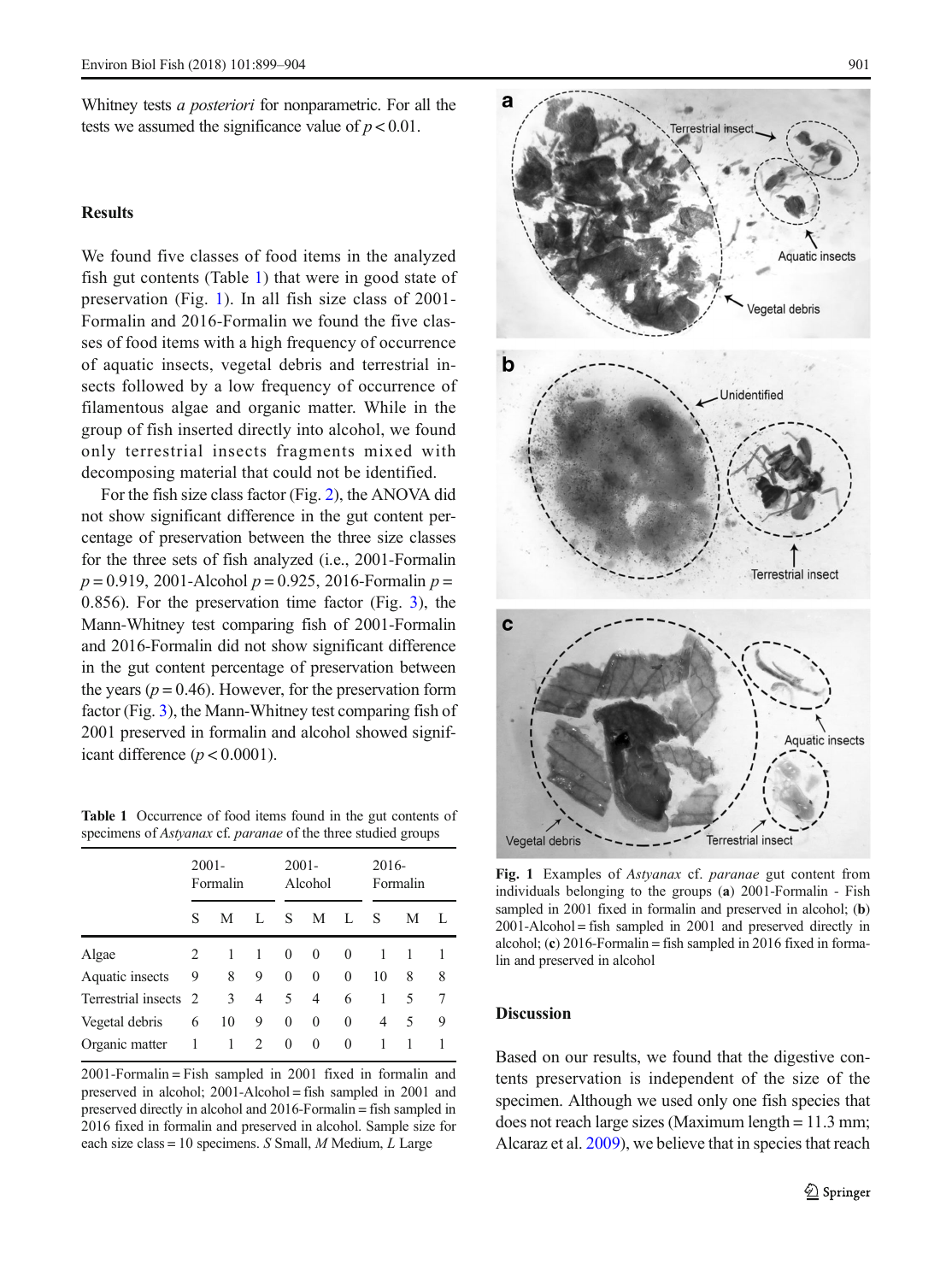<span id="page-3-0"></span>

Fig. 2 Box-and-Whisker plots showing the gut content percentage of preservation in the different sizes of Astyanax cf. paranae in the groups: (a) 2001-Formalin - Fish sampled in 2001 fixed in formalin and preserved in alcohol; (b)  $2001-A$ lcohol = fish

larger sizes the inoculation of formalin in the digestive cavity is sufficient for the gut content fixation. In addition, this approach may detect ontogenetic feeding modifications, which are a pattern in several fish species (Balon [1986](#page-4-0)), that can be caused by anthropogenic impacts and affect individuals of different species in different growth stages (Wolff et al. [2009\)](#page-5-0).

As we showed, fish fixed in formalin after 15 years kept the gut content preserved, which is possible to identify the food items ingested. Since impacts on the ichthyofauna have been frequent, sometimes unpredictable, and with tendencies to intensify all over the planet (e.g., Pelicice et al. [2017\)](#page-5-0), we believe that an 15 years interval is sufficient for conducting longterm anthropogenic impacts studies. In addition, we believe that species that have been fixed directly in formalin and adequately preserved in biological collections for more than 15 years (time used in this study) may also have the gut content preserved and compared with recent material.



Fig. 3 Box-and-Whisker plots showing the gut content percentage of conservation in the different groups of Astyanax cf. paranae in the groups: 2001-Formalin - Fish sampled in 2001 fixed in formalin and preserved in alcohol; 2001-Alcohol = fish sampled in 2001 and preserved directly in alcohol; 2016-Formalin = fish sampled in 2016 fixed in formalin and preserved in alcohol. Sample size for each size class = 30 specimens

sampled in 2001 and preserved directly in alcohol; (c) 2016-Formalin = fish sampled in 2016 fixed in formalin and preserved in alcohol

In their study, Buckland et al. [2017](#page-4-0) discusses some of the challenges facing long-term diet studies and the importance of considering gut content condition. According to them, the use of historical data may be compromised by their lack of standardization and information about the gut content condition, which often precludes the feasibility of long-term studies on fish diet. Thus, the gut content of fish from biological collections may be an alternative to these difficulties, since we demonstrated that, when properly fixed, the digestive content remains preserved in good conditions and there is a greater facility in the standardization of methods since the same researcher can choose them.

The presence of food items with different origins and characteristics such as insects, vegetal debris, organic matter and filamentous algae in the gut contents of the specimens in the two groups fixed in formalin confirms our hypothesis that fish from biological collections, when properly fixed, keeps the gut content in good condition of identification. The differences found in the frequency of occurrence of these food items are probably due to the stream resources supply and fish individual choice rather than the preservation capacity of each item, since the consumption of these food items were similar to other studies with A. paranae (e.g., Rolla et al. [2009](#page-5-0); Ferreira et al. [2012\)](#page-5-0). Therefore, our findings suggest that if dietary composition changes over time, it could be detected in the carefully preserved specimens.

The difference in the results obtained for the preservation form shows the importance of a good biological material fixation to incorporate it into biological collections. In our study, we observed only terrestrial insects in the gut content of fish preserved directly in the alcohol and this probably occurred due to the high exoskeleton exclerotization of these insects (Borror et al. [1989\)](#page-4-0),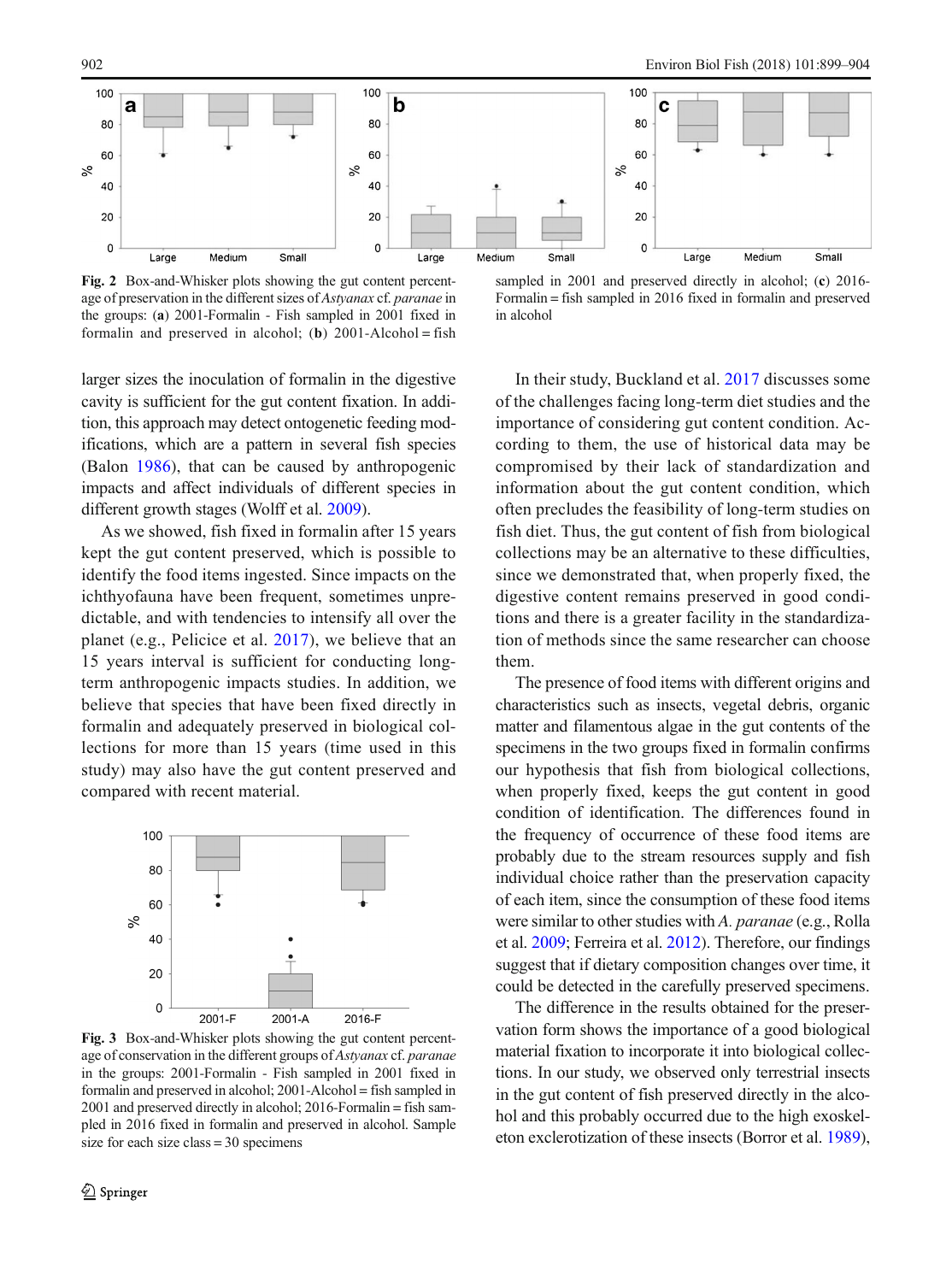<span id="page-4-0"></span>which may delay its decomposition. This can cause nonreal results related to fish diet, since they can feed on a high diversity of food items, but only terrestrial insects are found. Thus, we indicate that for diet analysis the researcher, as soon as they collect the fish, fix them directly in formalin for at least 24 h, and then transfer them to alcohol. We suggest the use of 10% formalin and 70% alcohol as verified in this study.

Although we have used only one species of freshwater fish in this study, we believe this tool can also be used with marine fish, since estuarine environments also suffer from a large number of anthropogenic impacts (Nagelkerken et al. [2015\)](#page-5-0). In addition, we suggest testing this tool on other vertebrate groups that are fixed in liquid substance (e.g., amphibians and reptiles), since these animals are also highly susceptible to anthropogenic impacts (Gillespie et al. [2015\)](#page-5-0).

According to our results, we encourage the implementation of fish fauna scientific surveys, especially in places that are subject to future anthropogenic impacts, such as hydroelectric dams, urban areas expansion and deforestation for agricultural production. We emphasize the importance of a good fixation of this material at the sampling time and its deposit in biological collections, as it may be useful for future studies. However, in environments with low populations or high endemism, we do not recommend such sampling. According to Abilhoa et al. (2011), for these environments, nonlethal methods of stomach contents analysis should be used, such as gastric lavage (Braga et al. 2017).

#### **Conclusions**

Fish from biological collections can be used in diet studies of freshwater fish. Therefore, they can also be compared with current data to obtain results of environmental changes over time in aquatic environments, especially those that were targeted by anthropogenic impacts. However, it is necessary for these fish to be fixed directly into formalin and subsequently transferred to alcohol. This is undoubtedly a way of retrieving data of the environment in which the fish fauna resided in the past and subsidize restoration and conservation measures in impacted areas.

Acknowledgements Our thanks to Ronald Baker, Fernando M. Pelicice and Virginia S. Uieda for reviewing our manuscript and collaborating with their corrections and suggestions. This research did not receive any specific grant from funding agencies in the public, commercial, or not-for-profit sectors. The 2016 specimens were collected in accordance to Brazilian Institute of Environment and Renewable Natural Resources (IBAMA) and Sistema de Autorização e Informacão em Biodiversidade (SISBIO) permit number: 52777-1.

#### **References**

- Abilhoa V, Braga RR, Bornatowski H, Vitule JRS (2011) Fishes of the Atlantic rain forest streams: ecological patterns and conservation. In: Grillo O (ed) Changing diversity in changing environment. InTech, Rijeka, pp 259–282
- Alcaraz HSV, Pavanelli CS, Bertaco VA (2009) Astyanax jordanensis (Ostariophysi: Characidae), a new species from the rio Iguaçu basin, Paraná, Brazil. Neotrop Ichthyol 7:185– 190. <https://doi.org/10.1590/S1679-62252009000200008>
- Azevedo-Santos VM, Garcia-Ayala JR, Fearnside PM et al (2016) Amazon aquatic biodiversity imperiled by oil spills. Biodivers Conserv 25(13):2831–2834. [https://doi.](https://doi.org/10.1007/s10531-016-1192-9) [org/10.1007/s10531-016-1192-9](https://doi.org/10.1007/s10531-016-1192-9)
- Baker R, Buckland A, Sheaves M (2014) Fish gut content analysis: robust measures of diet composition. Fish Fish 15:170– 177. <https://doi.org/10.1111/faf.12026>
- Balon EK (1986) Types of feeding in the ontogeny of fishes and the life-history model. Environ Biol Fish 16:11–24
- Barletta M, Jaureguizar AJ, Baigun C, et al (2010) Fish and aquatic habitat conservation in South America: a continental overview with emphasis on neotropical systems. J Fish Biol 76:2118–2176. [https://doi.org/10.1111/j.1095-](https://doi.org/10.1111/j.1095-8649.2010.02684.x) [8649.2010.02684.x](https://doi.org/10.1111/j.1095-8649.2010.02684.x)
- Bertaco VA, Lucena CAS (2006) Two new species of Astyanax (Ostariophysi: Characiformes: Characidae) from eastern Brazil, with a synopsis of the Astyanax scabripinnis species complex. Neotrop Ichthyol 4:53–60. [https://doi.](https://doi.org/10.1590/S1679-62252006000100004) [org/10.1590/S1679-62252006000100004](https://doi.org/10.1590/S1679-62252006000100004)
- Borror DJ, Triplehorn CA, Johnson NF (1989) An introduction to the study of insects. Saunders College Publishing, Philadelphia
- Braga RR, Ribeiro V, Bornatowski H et al (2017) Gastric lavage for dietary studies of small fishes: Efficiency, survival and applicability. Acta Ichthyol Piscat 47:97–100. [https://doi.](https://doi.org/10.3750/AIEP/02079) [org/10.3750/AIEP/02079](https://doi.org/10.3750/AIEP/02079)
- Buckland A, Baker R, Loneragan N, Sheaves M (2017) Standardising fish stomach content analysis: The importance of prey condition. Fish Res 196:126–140. [https://doi.](https://doi.org/10.1016/j.fishres.2017.08.003) [org/10.1016/j.fishres.2017.08.003](https://doi.org/10.1016/j.fishres.2017.08.003)
- Casatti L, Teresa FB, Zeni JO et al (2015) More of the Same: High Functional Redundancy in Stream Fish Assemblages from Tropical Agroecosystems. Environ Manag 55:1300–1314. <https://doi.org/10.1007/s00267-015-0461-9>
- Castro DMP, Carvalho DR, Pompeu PS et al (2016) Land Use Influences Niche Size and the Assimilation of Resources by Benthic Macroinvertebrates in Tropical Headwater Streams. PLoS One 11:e0150527. [https://doi.org/10.1371/journal.](https://doi.org/10.1371/journal.pone.0150527) [pone.0150527](https://doi.org/10.1371/journal.pone.0150527)